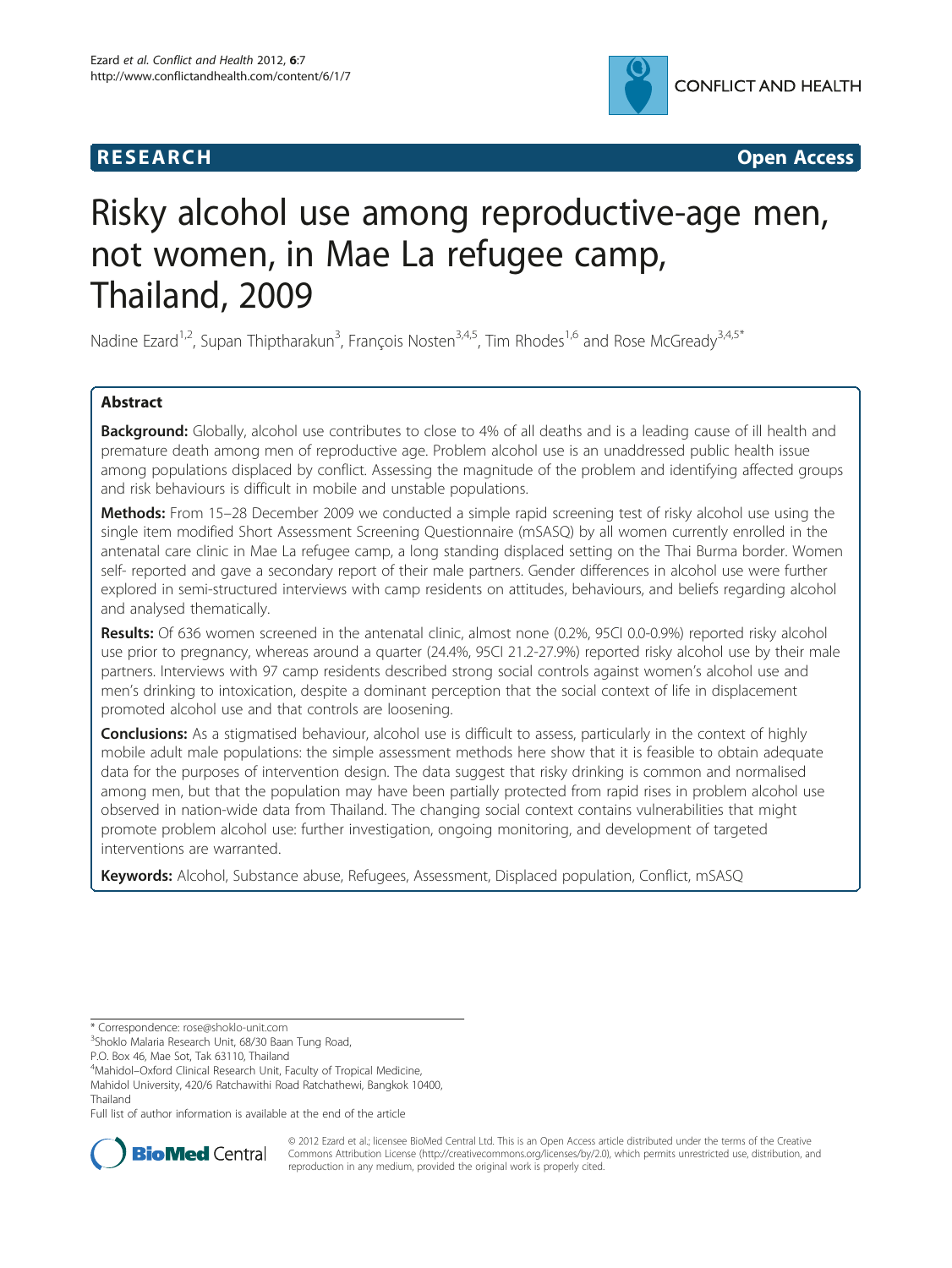# Background

Globally, alcohol consumption is the third most important risk factor for disease and disability, responsible for close to 4% of all deaths (6% among men and 1% among women [[1\]](#page-7-0), although alcohol-related mortality is increasing among women [[2\]](#page-7-0)). Among males aged 15–59 years it is the leading cause of death; in middle income countries the World Health Organization reports alcohol use as 'the greatest risk factor for disease and disability' [\[1](#page-7-0)].

Little is known about alcohol use among displaced populations [[3,4\]](#page-7-0). Data suggest that risky alcohol use is prevalent in some, but not all, war-displaced settings (such as Colombia [\[5](#page-7-0)] and Croatia [[6\]](#page-7-0)). One study showed that displaced high school students in Bosnia-Herzegovina were more likely to report alcohol use than non-displaced [\[7](#page-7-0)]. Alcohol use behaviours are context specific, related to a range of pre- and post-displacement influences (such as cumulative exposure to traumatic events [\[3,8](#page-7-0)]); limited access to services may exacerbate the harmful consequences. Wide-spread use of alcohol – particularly artisanal alcohol – is believed to be linked to a range of individual and community-harms by some long-term displaced populations in Kenya, Liberia, Uganda and Thailand [\[9](#page-7-0)].

The term 'risky alcohol use' is used here to mean alcohol consumption that increases the risk of alcoholrelated harm (also called hazardous drinking), as well as alcohol consumption that is already causing alcoholrelated harm (also called harmful drinking) [\[10\]](#page-7-0). Poor populations – particularly those living in southeast Asia – suffer more harm per gram of alcohol consumed than wealthy populations, due partly to poor access to health care and to harmful patterns of heavy episodic drinking [[2\]](#page-7-0). Excess mortality due to alcohol occurs mainly in younger age groups (chiefly due to injury, and the lack of protective effects seen in older age groups) [\[2](#page-7-0)]. Similarly, most alcohol-attributable burden of disease occurs in early and middle adulthood: in other words, in people of reproductive age. There are a number of interventions with evidence of effectiveness elsewhere for lowand middle- income countries targeting risky (but not dependent) drinking [[11\]](#page-7-0). Such an intervention approach marks a shift from provision of more complex interventions for alcohol dependence towards primary care- based early interventions, with greater potential population impact.

This paper reports on a rapid assessment of alcohol use conducted among refugees from Burma living in Mae La refugee camp, Thailand. Mae La camp is situated on Thailand's western border with Burma. The border marks a difference in national economies: the World Bank classifies Thailand as a middle-income country, whereas Burma is classified as a low-income country [\[12](#page-7-0)]. Intrastate conflict in Burma has displaced

more than two million people into neighbouring Thailand since independence from the UK in 1948 [\[13\]](#page-7-0). Militarised ethnic conflict has resulted in the forced displacement of minority ethnic groups, such as the Karen, by the dominant Burman ethnic group [[14\]](#page-7-0). At the time of the study, more than 160,000 refugees resided in nine camps along the border [[15,16\]](#page-7-0), in addition to around 500,000 displaced internally in Burma [\[17](#page-7-0)] and several million undocumented and documented migrant workers from Burma in Thailand. Mae La is the largest of the refugee camps, established in 1984 and home to approximately 45,000 people [\[18](#page-7-0)]. The majority of the population is Karen-speaking and of Buddhist and Christian religions, while Burmesespeaking Muslim Karen make up around 14% [[19](#page-7-0)]. Employment and education opportunities are limited, and the population is largely dependent on external aid (supplemented by casual labour, stipends, and a growing importance of third-country remittances) [\[19\]](#page-7-0). There is high population turnover. A program of third country resettlement began in 2005, with new arrivals replacing the approximately 20,000 who had departed (as of Jan 2010 [[20\]](#page-7-0)). Access to primary health care and education is supported by non-government organisations; in addition there is an abstinence-based residential substance use treatment programme in the camp. Health indicators for the camp are intermediate between the Thai population and estimates from eastern Burma [[16,21,22\]](#page-7-0).

Although no prevalence data on use and harm are available for Mae La, alcohol is an important public health and social concern for the population. Alcohol is readily available and its use tolerated, particularly the cheap artisanal rice liquor, despite its illicit status in Thailand. Beer, wine and whisky can be obtained at nearby bars and shops, although not officially permitted to be sold in the camp [\[9](#page-7-0)]. Population surveys show that alcohol use is seen as an important security concern in Mae La [\[23](#page-7-0)-[25\]](#page-7-0). Service provider data listed alcohol as an important cofactor in recorded incidents of genderbased violence, physical assault and suicide [\[26](#page-7-0)].

There are a number of methodological constraints to conducting a 'gold standard' household prevalence survey [\[27\]](#page-7-0) to describe the distribution of alcohol use patterns and harm and to identify the most affected populations in displacement settings. Previous agency reports from Mae La suggested considerable stigma against substance use and fear of retribution [\[28](#page-7-0)]: likely under-reporting due to fear of stigmatization has been noted in other conflict affected settings (eg [\[29](#page-7-0)]). Furthermore, Mae La has a high population mobility [[19](#page-7-0)] which may affect population size estimates and survey coverage. Young adult men – likely to be a most affected group – are particularly mobile [\[30](#page-7-0)]. Finally, the costs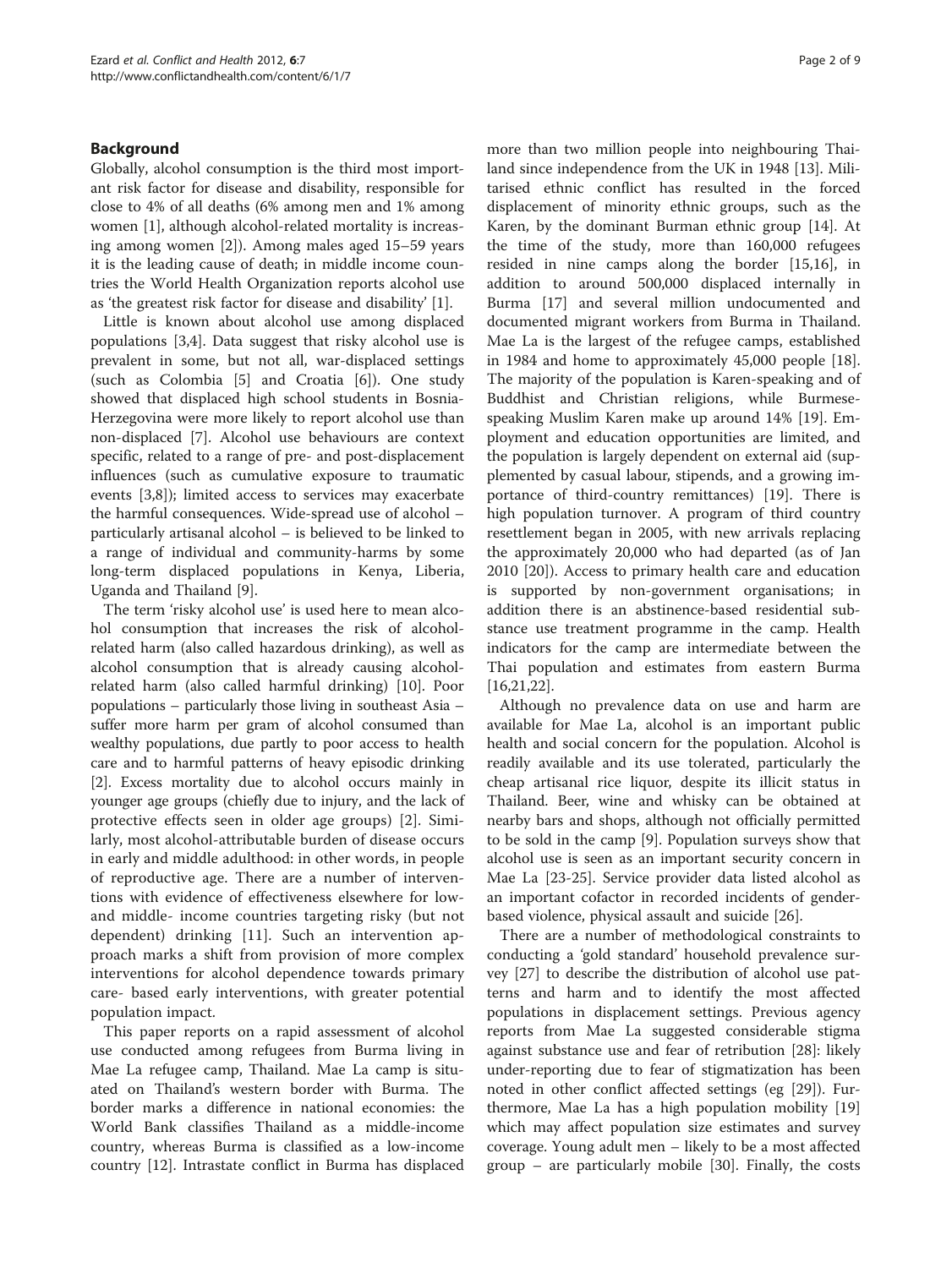(and opportunity costs) involved in a household survey are not inconsiderable.

#### Methods

# Systematic screening for risky alcohol use through the ANC clinic

We administered an adapted version of the modified Single Alcohol Screening Questionnaire (mSASQ [\[31](#page-7-0)], the third question of 'gold standard' 10-item Alcohol Use Disorders Identification Test (AUDIT [[10\]](#page-7-0)) in Burmese, Poe or Sgaw Karen to all pregnant women seen in the camp ANC clinic between 15 and 28 December, 2009. Since both volume and frequency of alcohol consumption affect health [\[2\]](#page-7-0), we used a single screening question designed to capture frequency of risky highvolume drinking [\[31\]](#page-7-0). The time period was designed to capture all pregnant women enrolled in the programme, who are expected to attend at least every two weeks. The clinic did not close for Karen New Year (16 December) or Christmas Day (25 December) which fell during the study period.

To be consistent with the AUDIT, the same cut-off of six standard drinks (of approximately 10 g ethanol each) was used for women and men. The English version of the two-part question was:

'Starting from last year "Sweet December" [1 December – an important date for many Karen families] until before you got pregnant, how often did you drink six standard drinks or more than six standard drinks in one occasion?' and

'Starting from last year "Sweet December" until today, how often does your husband drink six standard drinks or more than six standard drinks in one occasion?'

The answer monthly, weekly or daily or nearly daily was considered positive [[32\]](#page-7-0). A photograph showing the number of standard drinks in beverages commonly consumed in Mae La (including usual measures of artisanal rice liquor and carbonated wine beverage marketed to women in Thailand) was used to aid in eliciting responses [see [Additional file 1\]](#page-7-0). We recruited, trained and supervised two women mental health workers who spoke Burmese and Karen to administer the questionnaire in the antenatal clinic. Anonymous responses were recorded onto record sheets for later data entry, and inclusion in the survey was marked on the clinic record.

# Individual key informant interviews

Key informants were defined as people living in Mae La with first-hand experience of alcohol use and other household members (most often the women partners of

male alcohol users, as well as children, parents, and siblings affected by their use) [[33,34\]](#page-8-0). Interviews were conducted by pairs of field workers in Burmese or Karen from a team of seven trained and supervised camp residents using a semi-structured interview guide (based on a literature review and experience elsewhere [\[35](#page-8-0)]), audio recorded, transcribed and translated into English. Participant data and observations were recorded during and immediately after the interview. Initial interviews lasted 60 minutes or less. Ten participants were invited for subsequent open-ended interview (range 20–80 minutes).

Sampling was purposive, aiming to ensure diverse range of cultural experience to achieve cultural not demographic representativeness [\[36\]](#page-8-0). Based on available literature and conversations with the field team, we sampled to ensure a diverse range of participants by gender, religion, ethnicity, duration of residence in Mae La ('new arrivals' who arrived after resettlement commenced, and 'long-term residents' who arrived prior to resettlement and who are largely eligible for resettlement), and personal experience of alcohol use. Participants were recruited through health and substance use services, interviewer networks, and chain referral (asking participants to refer family members or friends, also known as snowball sampling). Recruitment of new participants stopped once the team believed that 'data saturation' had been achieved [\[37](#page-8-0)]; specifically, no substantively new information relating to alcohol use and no new obvious themes emerged over a three day period of interviewing (13 participants) using the semistructured interview guide.

# Ethical considerations

Written approval was obtained from the Ethics Committee of the London School of Hygiene and Tropical Medicine prior to the study. All participants provided written informed consent. The importance of maintaining confidentiality was emphasised with all team members and translators, and they were instructed to ensure that no names appeared on any document; pseudonyms are used in this report. Participants were thanked with a small gift (soap, candles, toothbrush, or a non-alcoholic beverage) and invited to attend a community feedback meeting of the preliminary study findings.

# Analysis

Quantitative data were coded and entered into Epi Info<sup>TM</sup> 3.5.1 (Centers for Disease Control and Prevention, Atlanta, Georgia, USA) and analysed using  $STATA^{\otimes}$  v11.1 (Statacorp, College Station, Texas, USA) for simple frequency count and proportions (with 95% confidence intervals calculated using the Wilson score method [\[38,39](#page-8-0)]). Means of normally distributed data were compared using Student's t test and proportions of categorical data using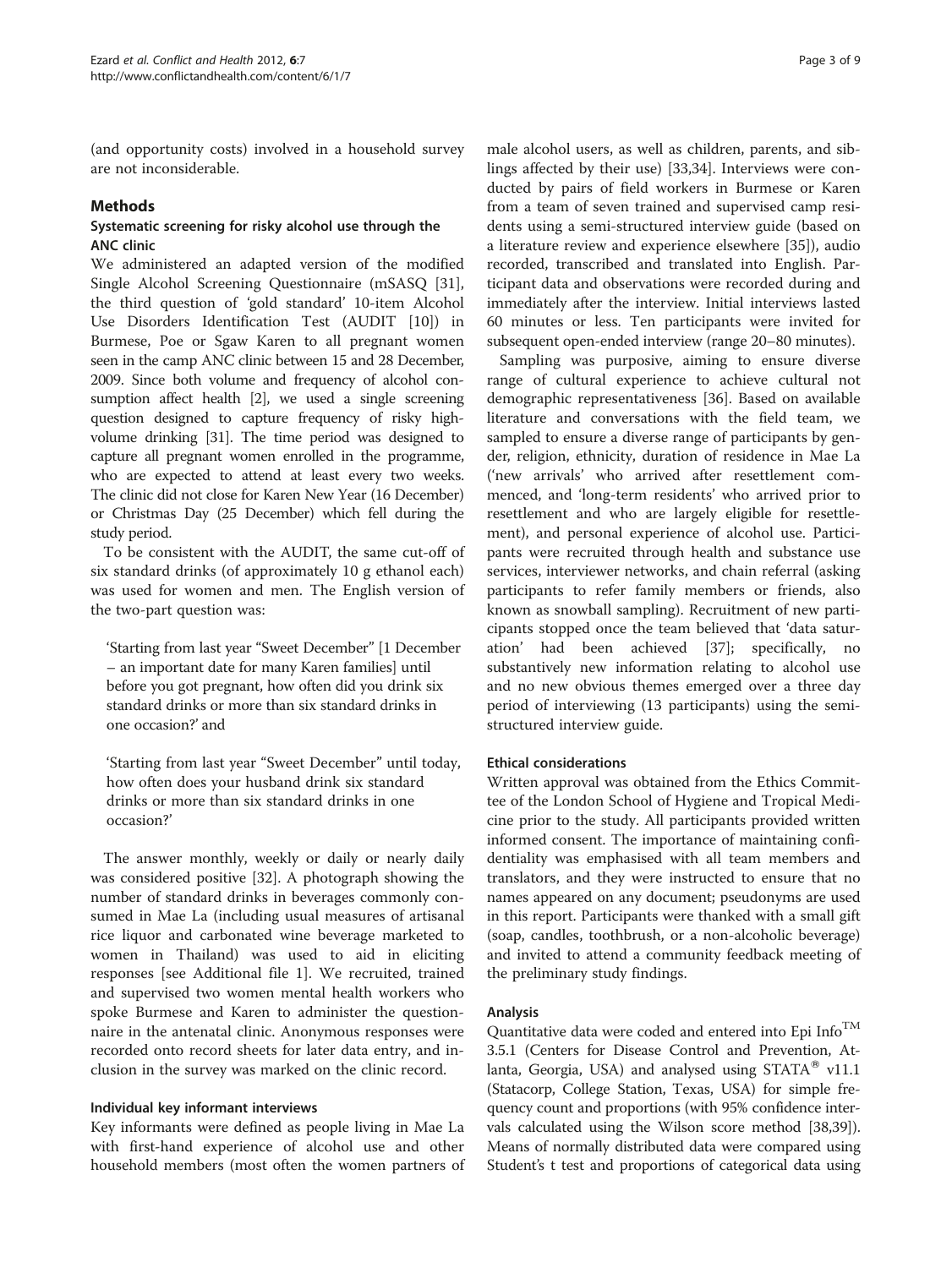Pearson chi-square tests. Tests of association were considered significant at the p < 0.05 level.

Qualitative data were analysed thematically [\[40](#page-8-0)], using an iterative process, beginning simultaneously with data collection. Initial analysis was conducted by the team during the field work period. Systematic open coding of the full data set was made using Excel® software (Microsoft corporation, Redmond, Washington, USA), extracting major common themes or important divergent themes, and validated and refined by the team. Further analysis − including recoding, looking for linkages and connections between the first level codes, searching for negative or deviant instances and examining material by speaker attribute − was completed with the aid of the qualitative software NVivo8<sup>®</sup> (OSR International, Doncaster, Victoria, Australia). Quotations were extracted to illustrate key themes.

#### Results

#### Antenatal clinic survey

There were 636 participants, representing a coverage of 89.8% of those enrolled in the ANC clinic for that period (midpoint of weekly registrations for the two week study period, 708, which represents a coverage of approximately 8.1% (708/8729) of the population of women of childbearing age, 15 to 49 years). The majority of interviews were conducted in Sgaw Karen (58.8%; 374/636), the remainder in Burmese (25.8%; 164/636) or Poe Karen 15.4% (98/636). Women reported their ages as 15 to 47 years (median age 26.2 years); their male partners as 17 to 65 years (median age 29.0 years). Data were not collected on other variables such as duration of residence in Mae La.

A significantly higher proportion of women screened their male partner's drinking as positive for risky (binge) drinking than their own drinking  $(p < 0.001)$ . The proportion of women screening positive was negligible (0.2%, 1/636, 95CI 0.0-0.9%); the proportion of women screening their male partners positive was much higher at around a quarter (24.4%, 155/636, 95CI 21.2-27.9%).

Break down by score and by gender are given in Table 1. The proportion of women who screened their male partners positive was lower among Burmese speakers (13.4%) than Poe Karen (26.5%) or Sgaw Karen (28.6%) speakers ( $p < 0.001$ ). There was no difference in mean age of the three language groups ( $p = 0.56$ ). Males who scored positive were significantly more likely to be 25 years of age or older, than younger than 25 years; the highest prevalence was observed in the 40–44 year age group (Table [2\)](#page-4-0).

#### Interview data

Interviews with 97 key informants were conducted from 11 September to 21 December 2009 (Table [3\)](#page-4-0).

Artisanal rice based distilled alcohol was the predominant alcoholic beverage in the camp, (costing about Baht 5–10, or 10–20p in UK currency at October 2009 rates, for the equivalent of approximately 10 g ethanol<sup>a</sup>). Despite its illicit nature, artisanal alcohol was easily available, although hidden. There was a dominant belief that the pressures of displacement and refugee camp life promoted alcohol use. Mae La residents 'have only alcohol. If they go out, the Thai will catch them. Here, it's like being in a farm. It is surrounded by a fence, they can't go out, so if they get upset, there's only alcohol to get release' Saw Y explained (a 24-year-old man who had been resident for two years). He went on to list the constrained options for many people. 'Some people stay here and they feel trapped. If they go back to Burma, they will be arrested. Living like that, they don't know what to hope for. So they just drink alcohol.' Many participants suggested that a pervasive sense of hopelessness drove alcohol use. Saw V for example linked this feeling directly to his drinking 'I have no goal. I don't know the future. At that time, I drank only alcohol ... When does the UN call me? By waiting like this, I lost my goal. So I drank alcohol. After that, time flies by a day at a time'. On the other hand, a sense of hopefulness provided by access to education and resettlement were seen as preventing problem alcohol use.

Table 1 Frequency of consumption of 6 drinks or more by gender, Mae La ANC, 2009

|                   | Women (self-report) |         |                          |        | Men (secondary report) |         |        |       |  |
|-------------------|---------------------|---------|--------------------------|--------|------------------------|---------|--------|-------|--|
| Score             | Frequency           | Percent | 95CI                     |        | Frequency              | Percent | 95CI   |       |  |
| Never             | 624                 | 98.1%   | 96.7%                    | 98.9%  | 358                    | 56.3%   | 52.4%  | 60.1% |  |
| Less than monthly |                     | i.7%    | 1.0%                     | 3.1%   | 123                    | 19.3%   | 16.5%  | 22.6% |  |
| Monthly*          |                     | 0.2%    | 0.0%                     | 0.9%   | 79                     | 12.4%   | 10.1%  | 15.2% |  |
| Weekly *          |                     | $0.0\%$ | $\sim$                   | $\sim$ | 41                     | 6.4%    | 4.8%   | 8.6%  |  |
| Daily*            |                     | $0.0\%$ | $\sim$                   | $\sim$ | 35                     | 5.5%    | 4.0%   | 7.6%  |  |
| Total             | 636                 | 100%    | $\overline{\phantom{a}}$ | $\sim$ | 636                    | 100%    | $\sim$ |       |  |

Consumption defined as at least 6 standard drinks of approximately 10 g ethanol each in one session over the previous 12 months for women (on self-report, pre-pregnancy) and men (on secondary report).

\*indicates positivity for risky drinking.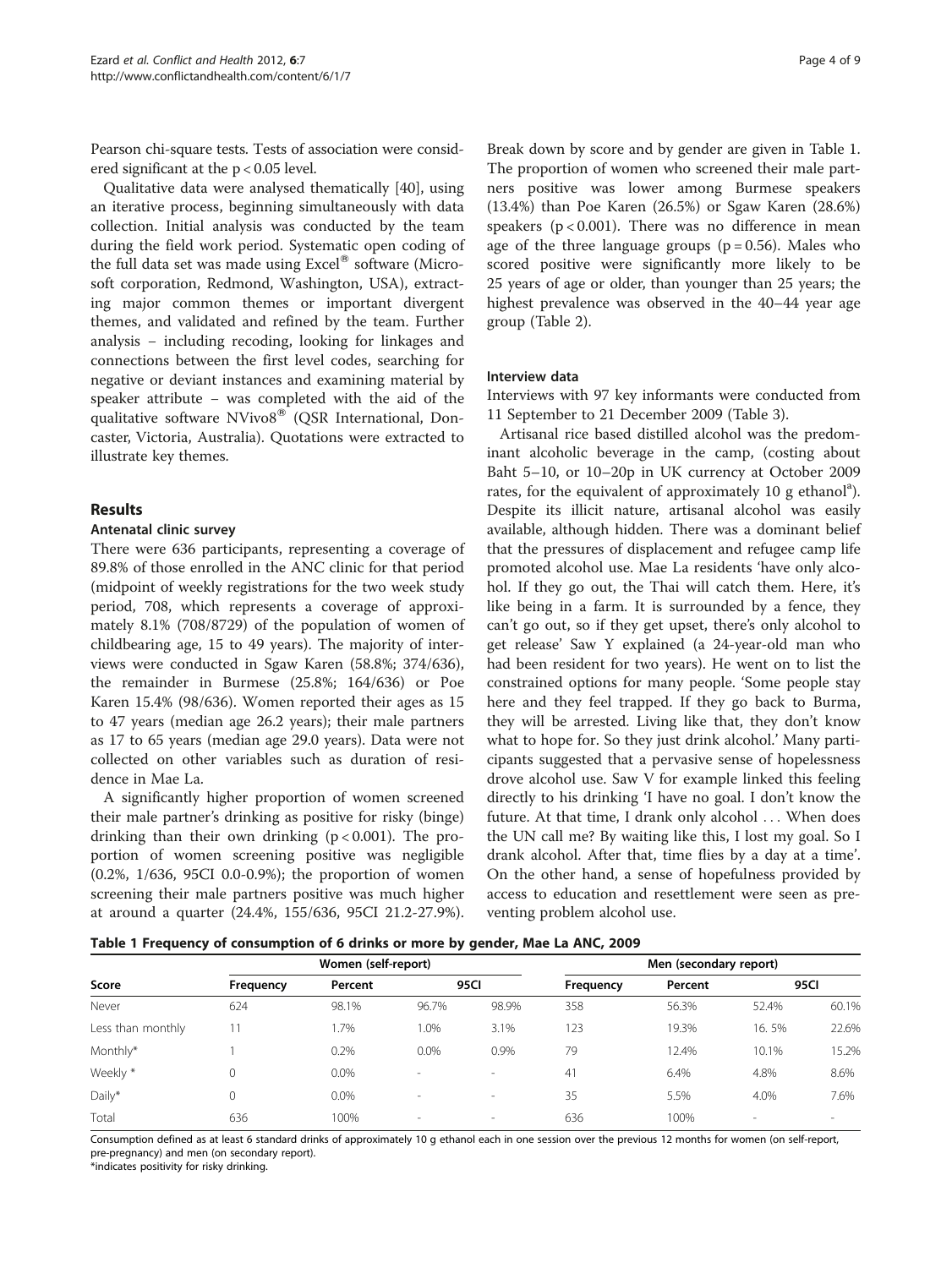<span id="page-4-0"></span>Table 2 Positive screening result for risky drinking using the mSASQ by age group and gender, Mae La ANC, 2009

| Age group | Women (self-report) |                          |      |      | Men (secondary report) |                 |       |       |
|-----------|---------------------|--------------------------|------|------|------------------------|-----------------|-------|-------|
| (years)   | n                   | <b>Positive</b>          | 95CI |      |                        | <b>Positive</b> | 95CI  |       |
| $15-19$   | 113                 | $\overline{\phantom{a}}$ |      |      | 26                     | 11.5%           | 4.0%  | 29.0% |
| $20 - 24$ | $165 -$             |                          |      |      | 141                    | 19.1%           | 13.5% | 26.4% |
| $25-29$   | 165                 | $\overline{\phantom{a}}$ |      |      | 170                    | 25.3%           | 19.4% | 32.3% |
| 30-34     | 111                 | $\overline{\phantom{a}}$ |      |      | 142                    | 23.2%           | 171%  | 30.8% |
| 35-39     | 62                  | 1.6%                     | 0.3% | 8.6% | 87                     | 28.7%           | 20.3% | 39.0% |
| 40-44     | 17                  | $\overline{\phantom{a}}$ |      |      | 44                     | 38.6%           | 25.7% | 53.4% |
| $45+$     | ζ                   |                          |      |      | 26                     | 26.9%           | 13.7% | 46.1% |
| Total     | 636                 | 0.2%                     | 0%   | 0.9% | 636                    | 24.4%           | 21.2% | 27.9% |

mSASQ: modified Single Alcohol Screening Questionnaire.

Yet these pressures were rationalised as driving men's, not women's, drinking, in a context where drinking behaviours and norms were gendered. For example, our sample included seven women who drank regularly (at least once a week) who considered themselves and were considered by others as a minority. Abstinence was associated with femininity; women were expected to exert more selfcontrol than men. Naw P, a 22-year-old woman who had been in Mae La since the age of 17, explained that: '[men drink] because they get tired, they keep drinking until they are drunk in the street. Women also get tired! Drinking alcohol to freshen up, that is just giving into your desires'. Saw Y, a 24-year-old man, thought that there were fewer women than men who drink because: 'women can control themselves if they get upset. Usually, men have no selfcontrol'. For some, this 'self- control' was driven by strong normative pressures against women's alcohol use, and a

Table 3 Interview sample, Mae La refugee camp, 2009  $(n = 97)$ 

| Characteristic               |                       | n (%)    |
|------------------------------|-----------------------|----------|
| Gender                       | Women                 | 32 (32%) |
| Alcohol use                  | Current alcohol users | 75 (77%) |
|                              | -of which women       | 9(12%)   |
| Religion                     | <b>Buddhist</b>       | 19 (20%) |
|                              | Christian             | 69 (71%) |
|                              | Muslim                | 4 (4%)   |
| <b>Ethnicity</b>             | Sgaw Karen            | 72 (74%) |
|                              | Poe Karen             | 12 (12%) |
|                              | Muslim Karen          | $1(1\%)$ |
|                              | Burman                | 4 (4%)   |
| Age group                    | 15-20 years           | 13 (13%) |
|                              | 20-44 years           | 58 (60%) |
|                              | $\geq$ 45 years       | 26 (27%) |
| <b>Duration of residence</b> | 0-4 years             | 55 (57%) |
|                              | $\geq$ 5 years        | 42 (43%) |

fear of social exclusion for contravening social norms. As Saw V, a 20-year-old man, explained: 'they are afraid that the neighbours will gossip about them'. Sometimes religious norms were invoked in explanation for proscription of women's drinking. For example, Maung T, a 22-yearold man and himself a regular drinker, explained that women should not drink 'because they are females. It is not suitable for our [Muslim] religion, it is not accepted. It's not good to see.'

Alcohol use by men was subject to a number of social controls that predate displacement. Karen people have long produced alcohol. Saw P, a 56-year-old man who had been living in and out of the camp since it was established, explained: 'alcohol drinking is not unusual for the Karen people, the Karen people drink alcohol based on their custom such as weddings, funerals and so on ... they drank alcohol in these situations but had no problems with alcohol drinking'. Alcohol use was a social activity, and it was often referred to in Karen as 'happy water'. According to Saw S, this means 'it is like we drink alcohol in order to make us happy but I do not know how to explain it. Maybe some people might have a different meaning of it. As for me I have a lot of friends sometimes we buy a bottle of alcohol and drink together with friends and come back to eat after drinking but I do not continue to have more. I just drink it in moderation.' In addition to aiding in socialisation and mood, there was a dominant perception that small amounts of alcohol use were beneficial for physical health. We heard repeatedly that 'alcohol is good to eat rice' (improves appetite) and 'alcohol is like medicine' (improves health). The concept of 'drinking in moderation' appeared to be core to culturally acceptable use, while intoxication and dependence were stigmatised. As Saw E, a 43-year-old man and long term resident, explained: '[if alcohol is drunk] within limits, it is like medicine. If it is over the limit, it is dangerous.' Another example of drinking over the limit was being loosetongued and indiscreet described frequently as: 'the theft of the buffalo is revealed'

Occasional alcohol use was described as a culturally appropriate aid to socialisation, and perhaps even a usual part of transition to adulthood, for men. Intoxication and dependence, on the other hand, were proscribed, as was drinking by women. However, these social controls were described as changing under the pressures of displacement and refugee camp life. In particular, young people and women were now thought to drink more often and more prominently, and alcohol was used more often and more often to intoxication or dependence. Saw A, an 80-year-old man who had been resident for 17 years, expressed the dominant perception: 'Now more and more people are drinking alcohol'. Various explanations were given, including exposure to new cultures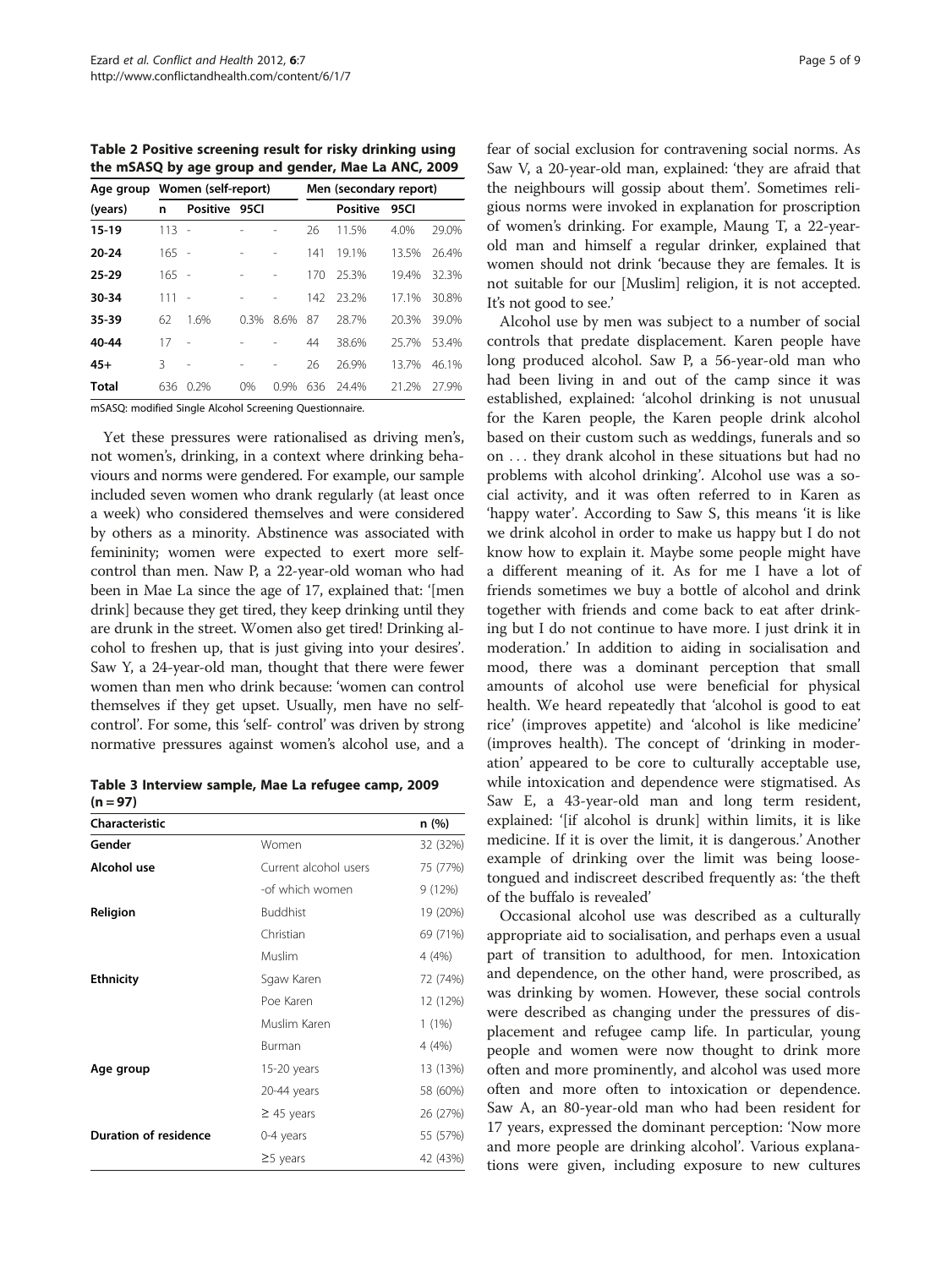and alcohol use behaviours, on-going population movements, increased social diversity in the camp, increased economic resources derived from third country remittances, and changing social networks. Saw P continued: 'before there were not so many people in the camp and there are fewer cases [of alcohol and drug problems] happening in our community ... but now more and more people are coming into the camp with different ethnic backgrounds and different characteristics and more fighting, more drugs, and more problems happen in the camp'.

# **Discussion**

The interview data suggest that the alcohol use culture in Mae La – like that from long-term displaced camps in Kenya and Uganda [\[9\]](#page-7-0) – can be characterised as predominantly 'mood changing', as opposed to regular or 'nutritional' low volume drinking with meals [\[41](#page-8-0)]. Mäkelä and colleagues' use this term to describe cultures with a high prevalence of abstention and social unacceptability of alcohol use, but where drinking does occur it may be to intoxication [\[42](#page-8-0)]. As in Mae La, drinking in such cultures is associated with masculinity, and abstinence with femininity and submission [[43](#page-8-0)].

The clinic survey data confirm marked gender differences in reported alcohol use. Since the majority of adult women and men living in Mae La are engaged in human reproduction and antenatal coverage is high, the findings from the antenatal clinic study have some implication for population prevalence among this age group. Results showed that almost no women reported binge drinking prior to pregnancy whereas around a quarter reported at least monthly binge drinking episodes by their male partners. The interview data suggests that alcohol use by women was seen as aberrant, and the shame and stigma associated with women's public drinking, drunkenness and dependence was much greater than men's.

Alcohol use shows similar differences by gender in Thailand. Although not directly comparable, recent national survey data from 2007 using a different screening instrument (the full AUDIT) suggest that 23.8% of men and 1.5% of women in the 25- to 44-year-old age group the Thai population drink alcohol at risky levels [\[44](#page-8-0)]. No data are available for the country of origin, Burma. Data from the UK – a resettlement country – using a slightly different version of the mSASQ (including cutoffs for men and women 48 g and 64 g ethanol respectively) suggest a prevalence of around a third in primary care settings, higher than the prevalence we observed in Mae La [[45\]](#page-8-0).

Highlighting the complexity and context-specificity of alcohol and displacement, risky alcohol use among this population may be lower than other displaced populations in alcohol-drinking cultures. Alcohol dependence

(using a different screening tool than the AUDIT) was reported to be as high as 61% of men and 8% of women in one displaced population in Croatia [[6\]](#page-7-0). Data from long-term camps for the internally displaced in northern Uganda using the full AUDIT suggest that 32% of men and 7% of women drink alcohol at risky levels [[8\]](#page-7-0) – the authors tentatively conclude here also that the use of alcohol among displaced populations is not higher, and may be slightly lower, than that of the general population in Uganda.

Similar gender differences were shown in systematic screening of inpatients in Mae La conducted during the same period. Around a third of men (30.8%, 12/39, 95CI 18.6-46.4%) and no women (0/38; 95CI 0.0-9.2%) screened positive using the full AUDIT [[46\]](#page-8-0). These findings were similar to a Thai emergency room study conducted more than 10 years earlier, in 1998, using similar methods. In this study 39% of the men and 8% of the women participants screened positive using the AUDIT  $(n = 933)$  [[47](#page-8-0)]. It is likely that prevalence in Thailand would be higher in 2009: Thailand has experienced a marked increase in problem alcohol use in over the past 10 years, in the context of increased GDP and vigorous alcohol marketing [[48](#page-8-0)]. Uptake is particularly rapid among young women [[49](#page-8-0)]; while risky alcohol use remains more prevalent among men [\[44\]](#page-8-0).

The interview data suggest a number of features of life in displacement that might promote high risk drinking in Mae La, such as a sense of powerlessness and hopelessness. Various models have been applied to explain how these features might be expressed in substance use. Examples include the social stress model [[50](#page-8-0),[51](#page-8-0)] whereby social stressors may promote individual substance use proposed by Galea and colleagues [\[52\]](#page-8-0). Alternatively, a 'self-medication' hypothesis [\[53\]](#page-8-0) has been proposed by Singer [\[54](#page-8-0)], whereby drugs are used to relieve individual suffering.

Yet these models do not explain why the observed prevalence of high risk drinking was not higher. Such pressures might be countered by the strong social controls that were reported to limit high risk drinking: in addition to proscription of drinking by women, intoxication, drinking by young people and solitary drinking are also proscribed. In the past, qualitative data have suggested that the relative geographical and social isolation of the camps has been partially protective against unsafe behaviours such as sexual behaviours risky for sexually transmission infection, but this situation is changing with the growth of the camp, increased contact with populations outside the camp, and more people moving in and out of the camp to look for work [\[55](#page-8-0)]. The qualitative data presented here also suggest that there is a perception that there is some transition of alcohol use behaviours from low-risk 'traditional' to high-risk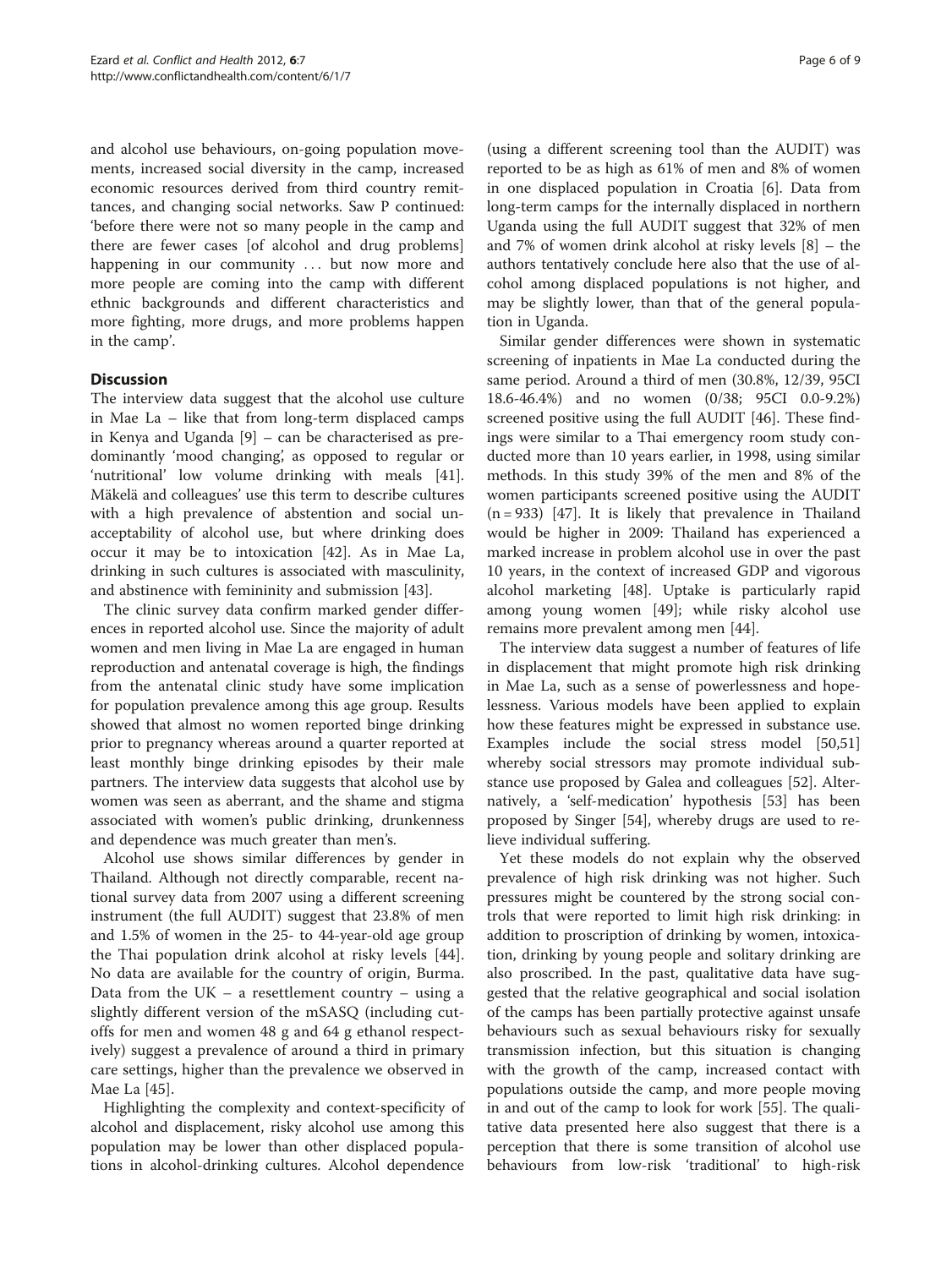consumer oriented. Efforts to prevent transition to more harmful use can be guided by more investigation into why the prevalence of high risk alcohol use in the camp is not higher, in line with growing research on community resilience [[56](#page-8-0)]. For example, tight social networks have been suggested to be partially protective from problem substance use in some conflict-affected populations [[57](#page-8-0)].

There were several important limitations to the study. The cut-off of six standard drinks of approximately 10 g ethanol per drink for both men and women was used as it is coherent with the usual version of the AUDIT that has been validated in many settings internationally [\[10](#page-7-0)]. In this setting where most alcohol is artisinally-produced and home-poured, any assessment of standard drinks is at best an approximation.

The use of a single item screening test offered number of advantages: it is non-invasive, quick and simple to administer in a resource poor setting. This is the first time, to our knowledge that the mSASQ has been adapted to this setting. Nevertheless, bias may have resulted from the process of adaptation and translation, and data on validity and reliability of this measure in this population is not known; more work is required. Furthermore, the mSASQ is a screening test for a health risk, not a consequence. Screening tests are designed to be sensitive (aiming to detect all of those who drink alcohol at risky levels) at the expense of specificity (accepting that many people will be screened as positive who do not drink alcohol at risky levels), biasing the results towards overestimation of the prevalence of risky drinking.

The data show women's *perceptions* of their male partners' use. Research from other settings suggests that family members may underestimate the amount that others are drinking [\[58](#page-8-0)]. Nevertheless, women have been asked about their male partners' drinking elsewhere with good correlation of the AUDIT [[59](#page-8-0)]. Women's secondary report is a useful way to access data on hard-to-access populations such as mobile young men. Data represent women's report of their own and partner's use; concern about possible negative consequences may act as a disincentive to disclosure of high levels of use. Survey response accuracy is known to be influenced by the social context of questionnaire administration [[60\]](#page-8-0). While all surveys are subject to these kinds of biases, they may operate particularly strongly in the refugee camp setting and where confidence in the confidentiality of the research process is perhaps low. These factors may bias the results towards an under-estimation of the prevalence of risky alcohol use.

Caution should be made when attempting to generalise the findings to the whole population of reproductiveage in Mae La, or other camps on the border. The study population was pregnant women attending the clinic

and their male partners. Pregnant women who do not attend the clinic, women who are not pregnant and men who are not partnered with pregnant women are excluded: it is not known if excluded populations use alcohol in different ways than the included population.

The illicit nature of alcohol and its place in the social and economic life of the camp made it a sensitive topic to explore, compounded by difficulties in finding adequate private space in which to conduct the interviews. Other more in-depth ethnographic techniques are required [\[61](#page-8-0)] to explore the role that alcohol use plays in creating and defining gender [[61\]](#page-8-0). More social science research on social networks and drinking contexts is indicated, as is economic analysis of alcohol use: in low and middle income alcohol-using populations, purchasing power is strongly related to alcohol use [[1](#page-7-0)].

#### **Conclusions**

Accessing the young adult population through the antenatal clinic represents a very quick, simple, low resource approach to obtaining some quantitative data in the absence of more comprehensive data on alcohol use. The findings suggest that risky alcohol use among reproductive-age men (but not women) is common and warrants targeted early intervention. The data do not suggest that risky drinking prevalence is greater than that of the Thai population. Rapidly obtained qualitative data suggest that cultural controls against women's drinking and against men drinking to intoxication that predate displacement remain strong despite the chronic nature of displacement. Interventions aimed at strengthening these controls – which may partly explain why risky alcohol use is not more common even in the face of important social stressors – may be warranted, along with individual interventions such as sensitising curative health services to alcohol-related health problems and screening and brief intervention for risky but not dependent drinking, targeting young adult men [\[62,63](#page-8-0)]. While not replacing in-depth epidemiological or qualitative research, the results do suggest that detailed and complex social and medical research programmes are not necessary to begin to build experience in intervention in this important but neglected area of public health of risky alcohol use among conflict-displaced populations.

# **Endnote**

Cost estimates calculated with an ethanol concentration of around 25% and usual packet size of around 40 ml. Estimates of alcohol concentration were based on measurements taken from four samples of the commonly used artisanal distilled rice liquor (23%, 26%, 27%, 29% ethanol, respectively, 0% methanol; SGS (Thailand) Laboratory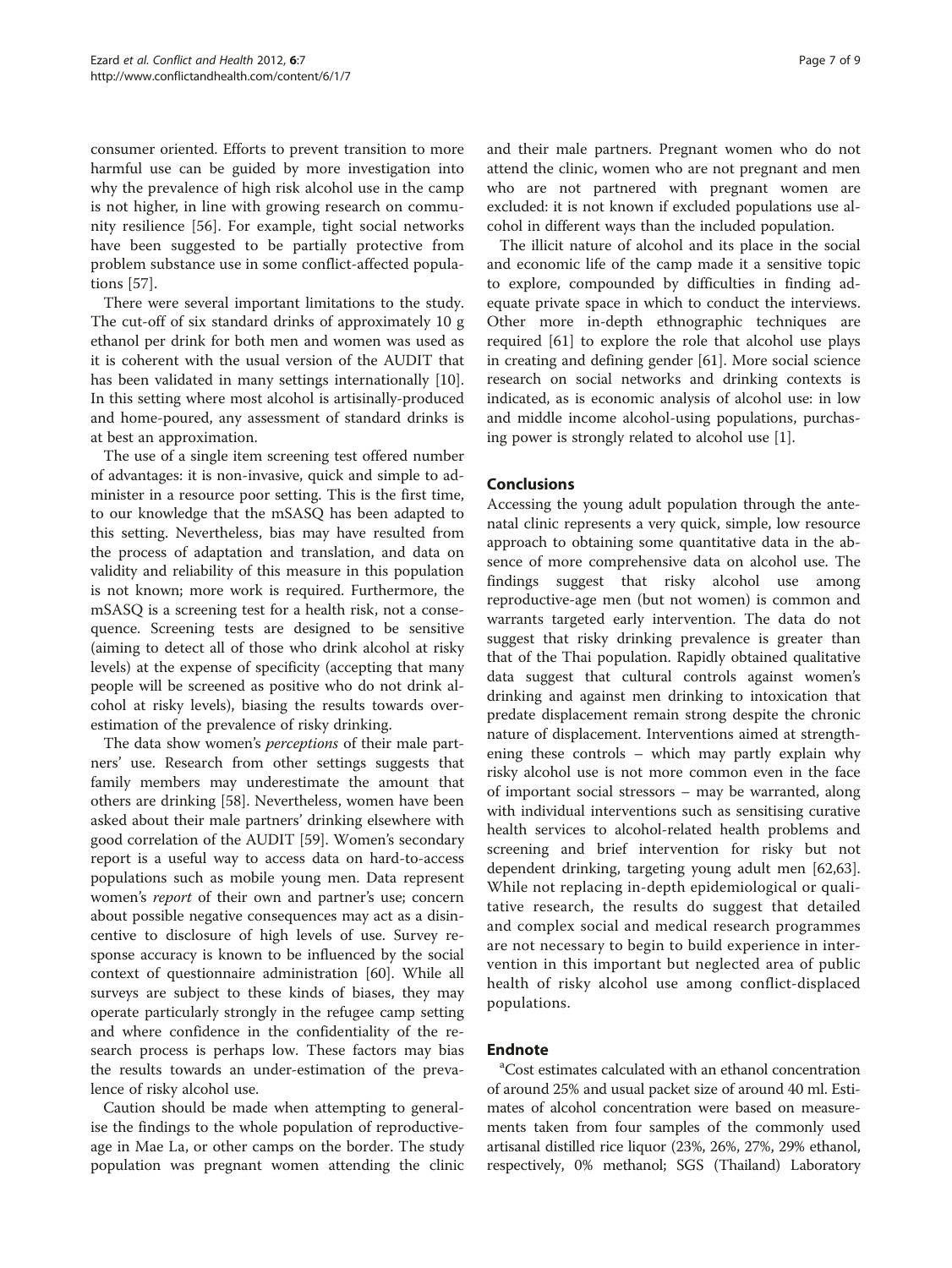<span id="page-7-0"></span>Services, gas chromatography/flame ionization detector, 14 September 2009.)

# Additional file

[Additional file 1:](http://www.biomedcentral.com/content/supplementary/1752-1505-6-7-S1.tiff) Standard drink estimation pictoral aid, Mae La, Thailand, 2009 photographs of some commonly used alcoholic beverages and the number of standard drinks contained.

#### Abbreviations

AMI: Aide Médicale Internationale; ANC: Ante-Natal Care; AUDIT: Alcohol Use Disorders Identification Test; KWO: Karen Women's Organisation; mSASQ: Modified Single Alcohol Screening Questionnaire; SMRU: Shoklo Malaria Research Unit.

#### Competing interests

The authors declare that they have no competing interests.

#### Authors' contributions

RM conceived of the ANC study, participated in its design, coordination and analysis and helped to draft the manuscript. NE conceived the overall study, and was responsible for its design, implementation, management, analysis, and write-up. TR participated in the ANC study coordination, tools development, and data collection. FN and TR participated in the study conception and manuscript preparation. All authors read and approved the final manuscript.

#### Acknowledgements

Commonwealth Scholarships Commission, UK, who played no role in the study, for financial support to NE; SMRU and AMI for project support; Anabel Debakre for project support and designing the pictogram; Kira Htoo, Shwe Jah, Muy Yeh Leh, Michael, Moo Moo, New Ton, Say Ler Wah, Say Ler Htoo, Pic Kis, and Naw Naw for collecting the data; Thant Zin, Tha Wah, Peacefully, May Khin, and Tho Ne for translation; and Caroline Lynch for comments on earlier segments of the manuscript.

#### Author details

<sup>1</sup>Department of Social and Environmental Health Research, Faculty of Public Health and Policy, London School of Hygiene and Tropical Medicine, 15-17 Tavistock Place, London WC1H 9SH, UK. <sup>2</sup>Alcohol and Drug Service, Inner City Health Programme, St Vincent's Hospital, 390 Victoria St, Darlinghurst NSW 2010, Australia. <sup>3</sup>Shoklo Malaria Research Unit, 68/30 Baan Tung Road, P.O. Box 46, Mae Sot, Tak 63110, Thailand. <sup>4</sup>Mahidol-Oxford Clinical Research Unit, Faculty of Tropical Medicine, Mahidol University, 420/6 Ratchawithi Road Ratchathewi, Bangkok 10400, Thailand. <sup>5</sup>Centre for Clinical Vaccinology and Tropical Medicine, Churchill Hospital, Oxford OX3 7LJ, UK. <sup>6</sup>Centre for Research on Drugs and Health Behaviour, Faculty of Public Health and Policy, London School of Hygiene and Tropical Medicine, 15-17 Tavistock Place, London WC1H 9SH, UK.

#### Received: 14 June 2012 Accepted: 29 August 2012 Published: 11 September 2012

#### References

- 1. World Health Organization: Global Status Report on Alcohol and Health. Geneva: World Health Organization; 2011, p.x.
- Rehm J, Mathers C, Popova S, Thavorncharoensap M, Teerawattananon Y, Patra J: Global burden of disease and injury and economic cost attributable to alcohol use and alcohol-use disorders. Lancet 2009, 373:2223–2233.
- 3. Weaver H, Roberts B: Drinking and displacement: a systematic review of the influence of forced displacement on harmful alcohol use. Subst Use Misuse 2010, 45:2340–2355.
- 4. Ezard N: Substance use among populations displaced by conflict: a literature review. Disasters 2011, 36:533–557.
- 5. Puertas G, Rios C, del Valle H: The prevalence of common mental disorders in urban slums with displaced persons in Colombia [Spanish].

Revista Panamericana De Salud Publica-Pan American Journal of Public Health 2006, 20:324–330.

- 6. Kozarić-Kovačić D, Ljubin T, Grappe M: Comorbidity of posttraumatic stress disorder and alcohol dependence in displaced persons. Croat Med J 2000, 41:173–178.
- 7. Jakić M, Jarić-Klinovski Z, Leko V: [Effect of the war and postwar events on risk behavior in middle-school studyents] Croatian. Lijec Vjesn 2003, 125:301–304.
- 8. Roberts B, Ocaka K, Browne J, Oyok T, Sondorp E: Alcohol disorder amongst forcibly displaced persons in northern Uganda. Addict Behav 2011, 36:870–873.
- Ezard N, Oppenheimer E, Burton A, Schilperoord M, Macdonald D, Adelekan M, Sakarati A, van Ommeren M: Six rapid assessments of alcohol and other substance use in populations displaced by conflict. Confl Heal 2011, 5:1.
- 10. Babor T, Higgins-Biddle J, Saunders J, Monteiro M: The Alcohol Use Disorders Identification Test: Guidelines for Use in Primary Care. 2nd edition. Geneva: World Health Organization; 2001.
- 11. Benegal V, Chand P, Obot I: Packages of care for alcohol use disorders in low- and middle-income countries. PLoS Med 2009, 6:e1000170.
- 12. World Bank: World Bank List of Economies.<http://data.worldbank.org>.
- 13. Brees I: Forced displacement of the Burmese people. Forced Migration Review 2008, 30:4–5.
- 14. South A: Ethnic Politics in Burma: States of Conflict. London and New York: Routledge; 2008.
- 15. United Nations High Commissioner for Refugees: Global Appeal 2010–2011. Geneva: United Nations High Commissioner for Refugees; 2009.
- 16. Thailand Burma Border Consortium: Programme Report, July-December 2009. London: Thailand Burma Border Consortium; 2010.
- 17. Thailand Burma Border Consortium: Protracted Displacement and Militarisation in Eastern Burma. Bangkok: Thailand Burma Border Consortium; 2009.
- 18. Mae La. [http://www.tbbc.org/camps/mst.htm.](http://www.tbbc.org/camps/mst.htm)
- 19. Cardno Agrisystems: Livelihoods Vulnerability Analysis in Burmese Refugee Camps in Thailand, Draft Final Report, October 2009. Brussels: European Commission Directorate-General for Humanitarian AID - ECHO; 2009.
- 20. Mahecic A: Thailand: Japan Selecting First Myanmar Refugees for Resettlement [press briefing at the Palais des Nations in Geneva, 2 February]. Geneva: United Nations High Commissioner for Refugees; 2010.
- 21. State of the World's Children. [www.unicef.org](http://www.unicef.org).
- 22. Aide Médicale Internationale: Annual Indicator Report 2009 (unpublished). Mae Sot, Thailand: Aide Médicale Internationale; 2010.
- 23. Department for International Development: Review of Aid to Refugees and Internally Displaced People on the Thailand-Burma Border. London: Department for International Development; 2008.
- 24. Volger P: In the absence of the humanitarian gaze: refugee camps after dark. In New Issues in Refugee Research. Geneva: United Nations High Commissioner for Refugees; 2006.
- 25. International Rescue Committee: Assessment of Protection Issues, with a Focus on Access to Justice and the Rule of Law Mae La Camp, Tak Province and Sites One and Two Camps, Mae Hong Son Province. New York: International Rescue Committee; 2006.
- 26. United Nations High Commissioner for Refugees: Protection Incidents in Refugee Camps on the Thai/Myanmar Border: Trends and Analysis 2003–2006. Geneva: United Nations High Commissioner for Refugees; 2007.
- 27. Hickman M, Taylor C, Chatterjee A, Degenhardt L, Frischer M, Hay G, Tilling K, Wiessing L, Griffiths P, McKetin R: Estimating the prevalence of problematic drug use: a review of methods and their application. Bull Narc 2002, 54:15–32.
- 28. Barrett M: Report on UNHCR Substance Abuse & HIV Project (Thai-Burma Border). Phase II: Strategy and Action Plan (unpublished). Geneva: United Nations High Commissioner for Refugees; 2007.
- 29. Lopes Cardozo B, Bilukha O, Crawford C, Shaikh I, Wolfe M, Gerber M, Anderson M: Mental health, social functioning, and disability in postwar Afghanistan. J Am Med Assoc 2004, 292:575-584.
- 30. John-Leader F: Behavior Change Communication (BCC): Formative Assessment: HIV Vulnerability of Mobile Refugee Males. Bangkok: United Nations High Commissioner for Refugees; 2009.
- 31. Canagasaby A, Vinson D: Screening for hazardous or harmful drinking using one or two quantity-frequency questions. Alcohol Alcohol 2005, 40:208–213.
- 32. Kaner E, Bland M, Cassidy P, Coulton S, Deluca P, Drummond C, Gilvarry E, Godfrey C, Heather N, Myles J, et al: Screening and brief interventions for